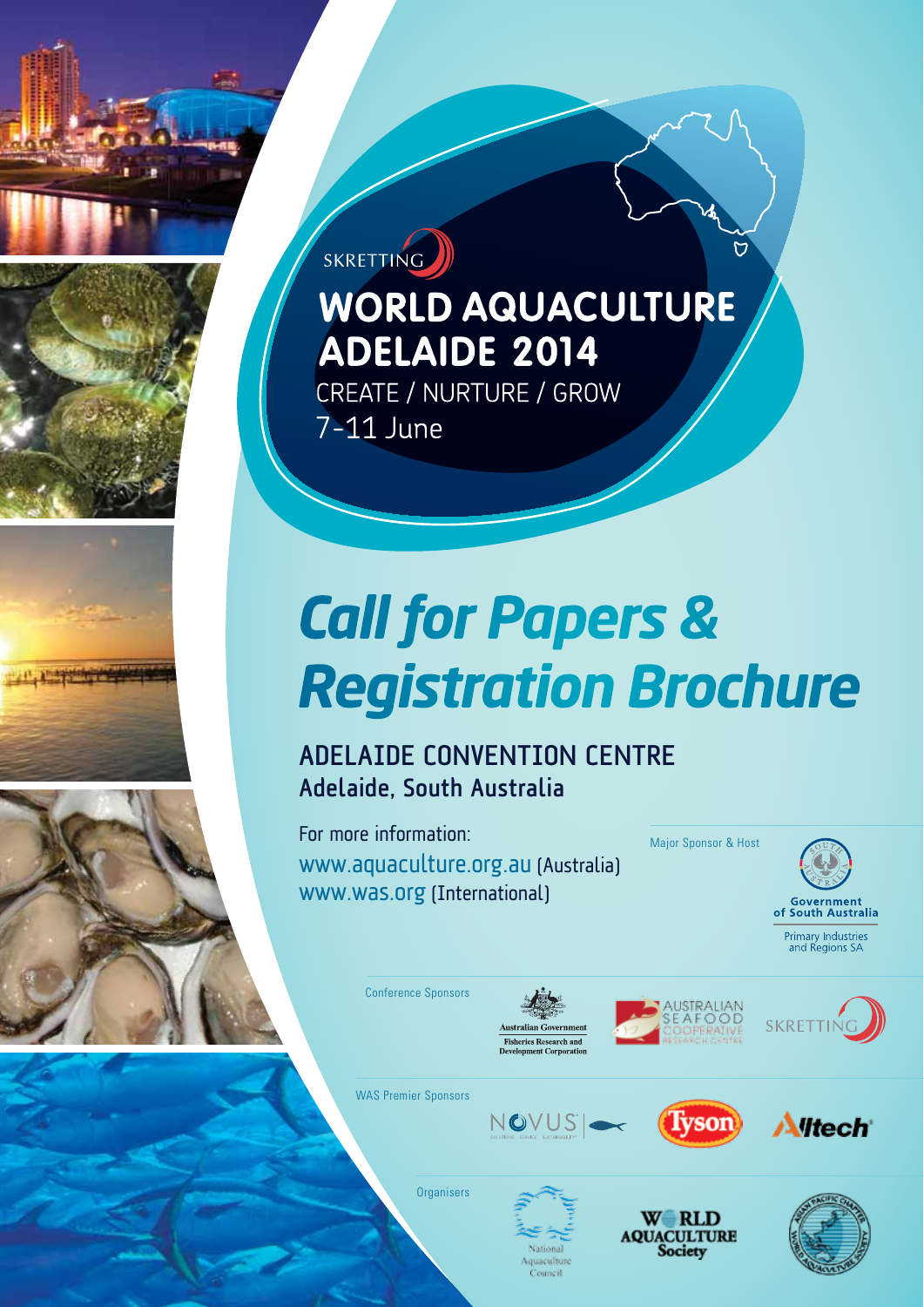## *invitation*

Australia is proud to be hosting World Aquaculture for the first time since 1999.

This annual event will incorporate the biennial Australasian Aquaculture conference and trade show and will see several thousand attendees from around the world converge on the city of Adelaide and tour the central hub of Australian aquaculture in Port Lincoln.

Contributions to the progress of developing new and existing ideas to stimulate this vital industry are welcome. With almost half of the world's consumption of seafood coming from farms, aquaculture is playing an increasingly important role in meeting the challenge of global food security.

World Aquaculture Adelaide 2014 (WAA14) will be an opportunity for the international aquaculture community - academics, industry researchers, market and industry analysts, government officials, policy makers and industry representatives to present their work and exchange ideas and develop a vision for the future of the aquaculture industry as we focus on the theme of 'Create, Nurture, Grow.'

An event not to be missed – WAA14 will offer a chance to gauge the sector's progress, whilst we discuss and debate the issues, ideas, mechanisms and hands-on practical approaches towards building a better industry. In addition there will be ample opportunity to network during both structured and free-flowing events.

On behalf of the WAA14 Steering Committee, we look forward to seeing you in Adelaide.

Graham Mair

Graham Mair Chair – World Aquaculture 2014

### *aquaculture in south australia*

The aquaculture industry has firmly established itself as a significant contributor to South Australia's primary industries and regional communities.

In 2010/11 the aquaculture industry became South Australia's leading producer of seafood, contributing almost 54% of the State's total value of seafood production.

This figure – an increase of 5% compared to the previous year – equates to \$229 million of the State's total seafood production value of \$426 million, with the remainder (\$197 million) contributed by the State's wild catch fisheries.

Southern Bluefin Tuna (SBT) continues to be the largest single sector in the industry.

The SBT sector accounted for almost 55% of the State's gross value of aquaculture in 2010/11 production – a 22% increase on the previous year – with total production valued at \$125 million.

This is followed by the Oyster and Marine Finfish sectors, which account for 16% and 12% of total production value respectively.

Overall, there has been positive growth across most sectors, with, the value of production increasing for SBT, Finfish, Oyster, Abalone, Marron and Yabbies, while the Mussel and Freshwater Finfish sectors recorded a slight decrease.

The Eyre Peninsula, west of Adelaide, maintains its position as the centre for aquaculture in South Australia, employing 67% of the 1,113 full time equivalent positions directly employed by the sector.

 $\tilde{c}$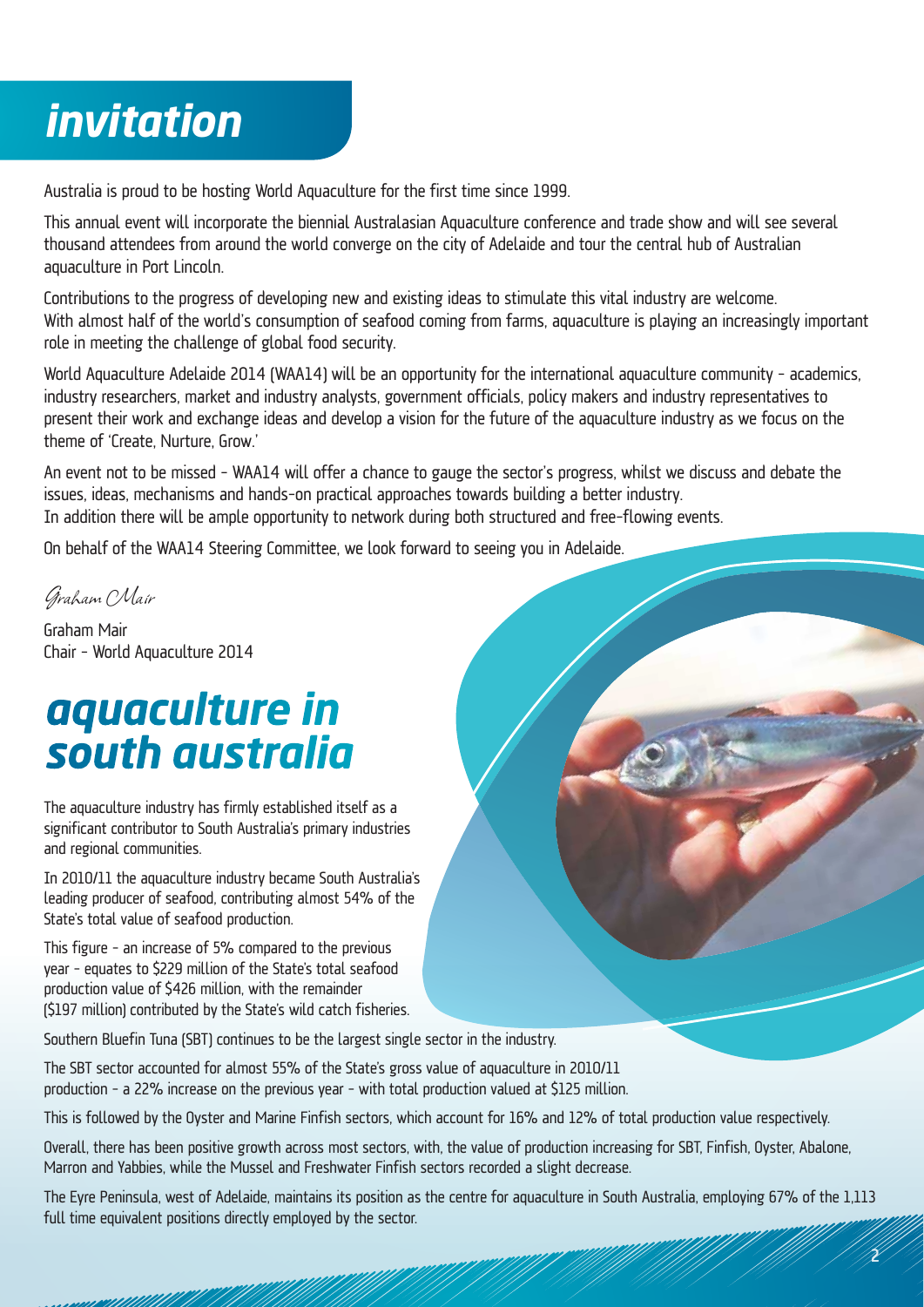## *destination*

South Australia is home to stunning beaches, award-winning wine and events and festivals.

It is the wine and seafood capital of Australia, where the Murray River meets the sea and the gateway to Outback South Australia. The Barossa and McLaren Vale, both only a short drive from downtown Adelaide, are the main vineyard areas.

The Flinders Ranges and Kangaroo Island are unique and spectacular. They are on the Australian National Landscapes register as places as of great cultural, natural and spiritual significance. World Heritage Listed caves are found at Naracoorte on the Limestone Coast.

While in Adelaide, why not stop for some retail therapy in this cosmopolitan city, which is surrounded by parklands. Stroll along the North Terrace boulevard and visit the many art galleries and museums.

See http://www.southaustralia.com/ for further information on this idyllic destination.



An extensive Conference Program featuring special sessions, contributed papers and workshops on all species and issues facing aquaculturists around the world. Sample topics will include:

- Algae
- Aquaculture: Create, Nurture, Grow
- AquaEd Workshop 2014 incorporating Education, Extension and Technology Transfer
- **Aquaponics**
- Asian Aquaculture
- Banking, Finance and Insurance
- **Biosecurity**
- Crustacean Nutrition, Health & Disease, Genetics, Husbandry & Environment
- **Ecology & Environment Climate Changes,** Sustainable Aquaculture, Standards & Certification
- Economics & Social Sciences Marketing & Promotion, Trade, Policy & Regulations
- Farmer's Dav
- Finfish Nutrition, Health & Disease, Genetics, Husbandry & Environment
- General Aquaculture
- Hatchery Technology
- Integrated Aquaculture / IMTA
- **Logistics**
- Markets & Marketing
- Mollusc Nutrition, Health & Disease, Genetics, Husbandry & Environment
- Open Ocean Aquaculture
- **Ornamentals, Novel & Emerging Species**
- Processing and Post Harvest Technologies
- **Production Systems**
- Pacific & Indigenous Aquaculture
- Recirculating Aquaculture Engineering
- **Stock Enhancement**
- Seafood & Health
- SBT Covering all aspects of this prominent SA species
- Women in Aquaculture

Program Chairs – Professor José Fernández-Polanco & Dr Jennifer Cobcroft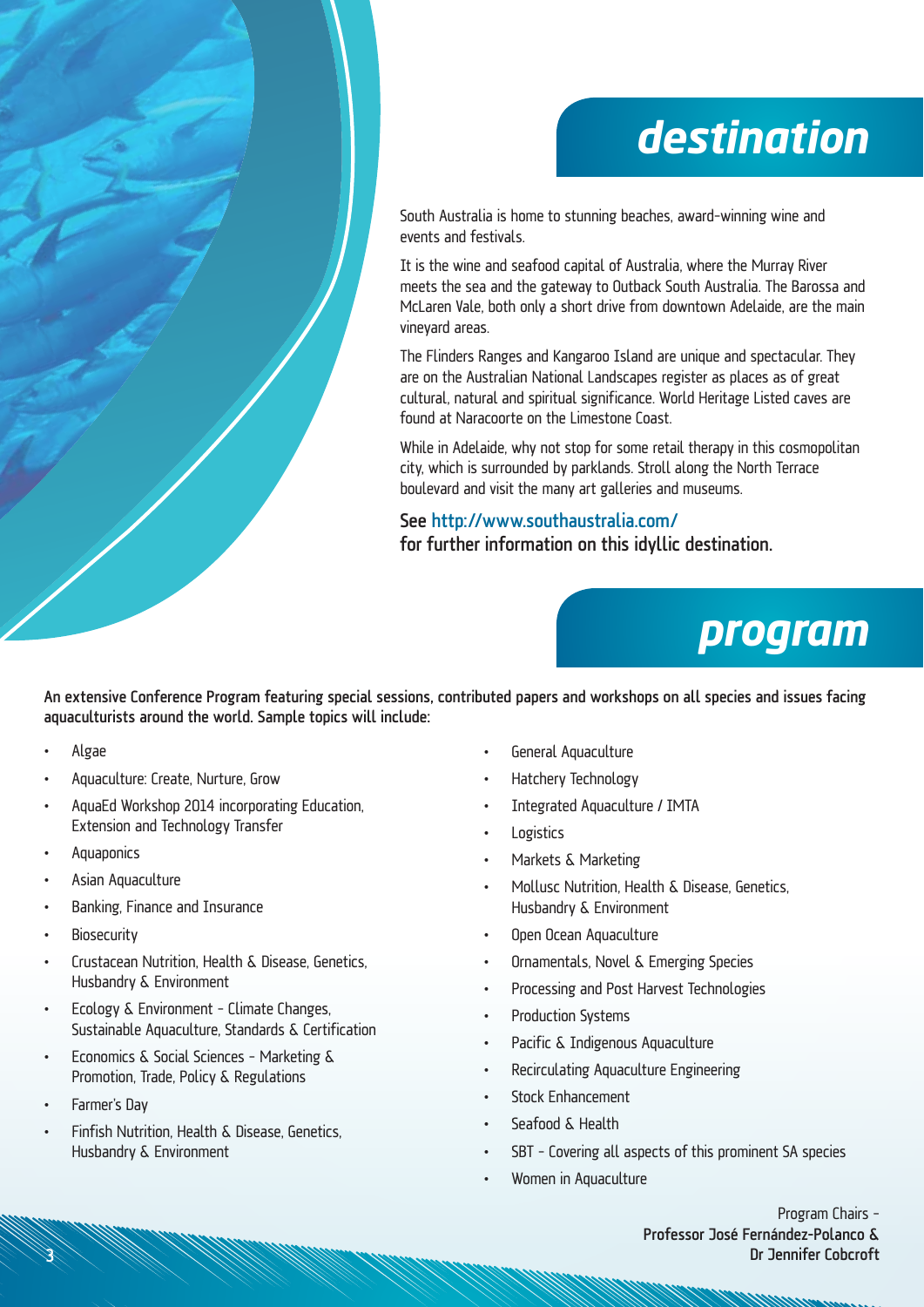# *steering committee*

#### CONFERENCE CHAIR AND CO-CHAIRS:

| Dr. Graham Mair        | Program Manager - Production Innovation, Seafood CRC                                                  |  |  |  |  |
|------------------------|-------------------------------------------------------------------------------------------------------|--|--|--|--|
| Mr Pheroze Jungalwalla | Chair, National Aquaculture Council                                                                   |  |  |  |  |
| Prof. Mehdi Doroudi    | Executive Director, PIRSA, Fisheries and Aquaculture                                                  |  |  |  |  |
| Mr. Steven Clarke      | Science Initiatives Leader, Aquatic Sciences,<br>South Australian Research and Development Institute. |  |  |  |  |
| Mr. John Cooksey       | <b>Executive Director - Director of Conferences, WAS</b>                                              |  |  |  |  |
| Dr. Patrick Hone       | Executive Director, Fisheries Research & Development Corporation                                      |  |  |  |  |
| Dr. Gay Marsden        | WAS Board Member, Asian Pacific Chapter                                                               |  |  |  |  |
| Mr. Michael New, OBE   | Founder and Patron, Aquaculture without Frontiers                                                     |  |  |  |  |
| Dr. Mark Oliver        | Director, LMC Training Pty Ltd                                                                        |  |  |  |  |
| Mr. Roy Palmer         | Director, Tigrey Pty Ltd                                                                              |  |  |  |  |
| Mr. Daniel Porter      | <b>Account Manager, Adelaide Convention Bureau</b>                                                    |  |  |  |  |
| Mr. Mario Stael        | Manager, MarEvent Belgium                                                                             |  |  |  |  |
| Mr. Neil Stump         | <b>NAC Secretariat</b>                                                                                |  |  |  |  |

# *tentative schedule*

|                   | Events/Tours                                                  | <b>Conference</b><br><b>Registration</b> | <b>Exhibitors &amp;</b><br><b>Trade Show</b> | <b>Conference</b>                                         | Social/Networking                                                           |
|-------------------|---------------------------------------------------------------|------------------------------------------|----------------------------------------------|-----------------------------------------------------------|-----------------------------------------------------------------------------|
| Saturday 6 June   | Workshops & Tours                                             |                                          |                                              |                                                           |                                                                             |
| Sunday 7 June     | <b>Industry Association</b><br>Meetings; Workshops<br>δ Tours | 1000-1700                                | 1000-1700 Bump in                            | 1800-1900<br>Opening Ceremony                             | 1900-2100<br>Welcome to Adelaide                                            |
| Monday 8 June     |                                                               | 0730-1700                                | 1030-1800 Open                               | 0900-1030<br>Plenary<br>1120-1710<br>Sessions with breaks | 1710-1800<br>Happy Hour & Posters<br>1900-2100<br><b>Students Reception</b> |
| Tuesday 9 June    |                                                               | 0800-1700                                | 1030-1800 Open                               | 0900-1710<br>Sessions with breaks                         | 1710-1800<br>Happy Hour & Posters                                           |
| Wednesday 10 June |                                                               | 0800-1600                                | 1030-1600 Open<br>1600-1900 Bump out         | 0900-1730<br>Sessions with breaks                         | 1830-2100<br>Presidents Reception                                           |
| Thursday 11 June  |                                                               | 0800-1500                                |                                              | 0900-1730<br>Sessions with breaks                         | 1730-1840<br>Closing Happy Hour                                             |
| Friday 12 June    | Workshops & Tours                                             |                                          |                                              |                                                           |                                                                             |

NOTE: Affordable lunches will be available on site but these are not part of any registration inclusion.

4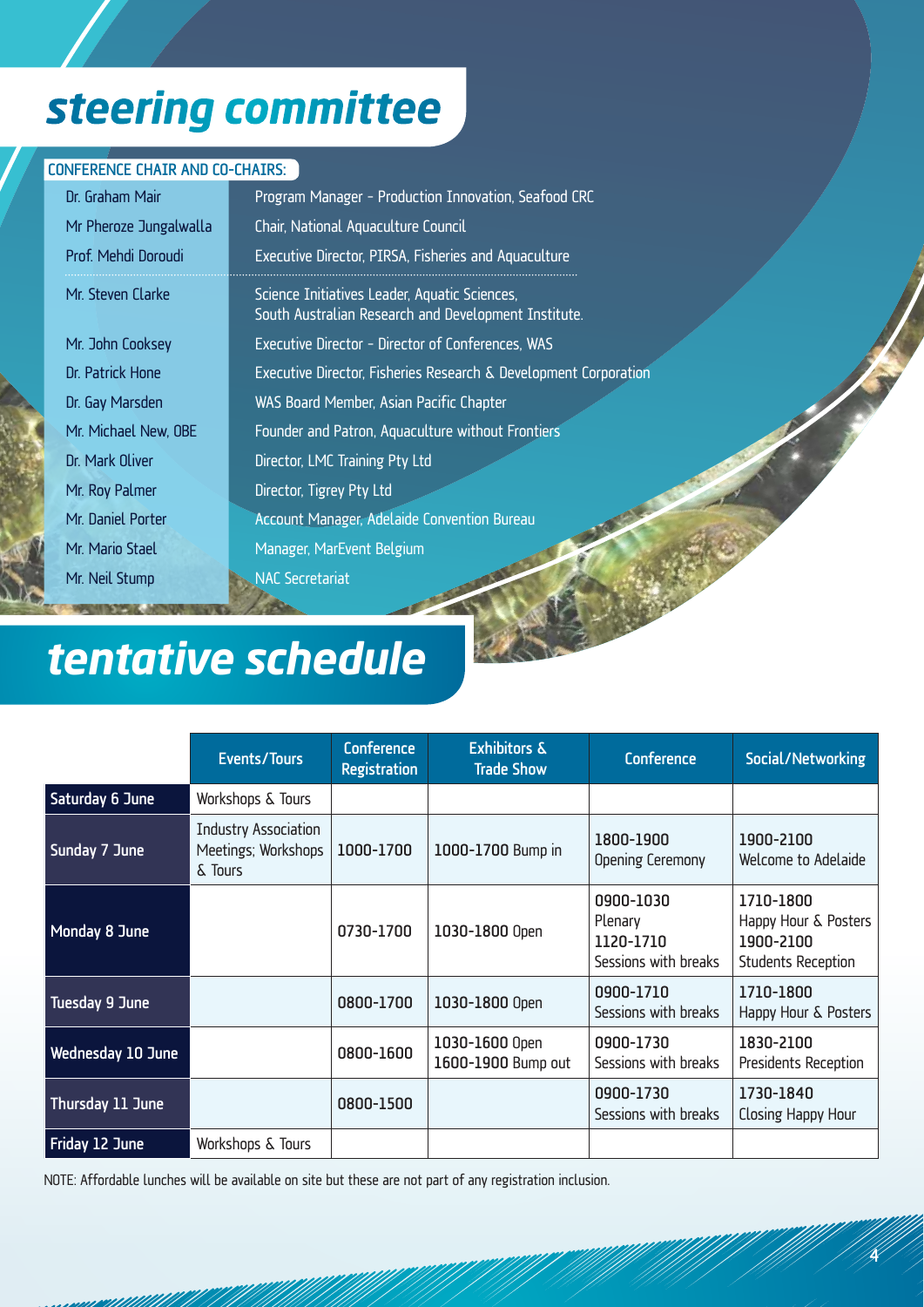## *call for papers*

### *1 November 2013*

#### Opportunities for Submission:

WAA14 represents an excellent opportunity via its extensive technical program to showcase the latest developments in the aquaculture world. The WAA14 Committee encourages the submission of high quality oral and poster presentations in line with the theme of 'Create, Nurture, Grow'.

We strongly encourage authors to consider poster presentations as the poster session will be an integral part of the program. Papers submitted for 'oral presentation only' may not be accepted as oral presentations due to the limited number of available time slots.

All abstracts must be in English – the official language of the Conference. Each oral presenter shall be entitled to no more than 15 minutes for a presentation, plus 5 minutes for questions. Oral presentations should use PowerPoint. Overhead projectors and video players will not be available or allowed.

All presenters are required to pay their own registration, accommodation and travel expenses. WAA14 will not subsidise registration fees, travel or hotel costs.

#### No Abstract Book will be printed – a CD (or memory device) will be given to registered attendees.

#### Please also note:

\*Poster presentations will not be listed in any Conference material prior to the poster presenter registering and paying in full to attend the Conference. \*The following submission guidelines must be adhered to, or your abstract may be considered unacceptable or may require re-submission.

#### INSTRUCTIONS FOR PREPARATION OF ABSTRACTS:

Expanded Abstract Format.

- 1. TITLE OF PAPER: The paper title is printed in CAPITAL LETTERS, with the exception of scientific names which should be upper/lower case and italicised. Scientific names should not be preceded or followed by commas or parentheses or other markings.
- 2. AUTHOR(S): The first name should be the presenting author. Use \* after the presenting author. Type in upper/lower case.
- 3. ADDRESS AND EMAIL: Type ONLY the PRESENTING AUTHOR'S institution, address and email. Type in upper/lower case.
- 4. MAXIMUM LENGTH: One page
- 5. PAGE SIZE: Standard A4 paper (portrait 210mm x 297mm = 8.27" x 11.69")
- 6. MARGINS: 1-inch margin throughout (left/right/top/bottom)
- 7. SPACING: Single spaced
- 8. PARAGRAPHS: Paragraphs should be separated by a blank line and should not be indented.
- 9. FONTS: Character fonts should be 12 point type.
- 10. FIGURES AND TABLES: Figures and tables are highly recommended. They should be reduced to the appropriate size for a one page abstract and should be clearly readable at the reduced size in black print only. The reduced figures and tables should be included in the abstract in print-ready form.
- 11. MEASUREMENTS: Use metric units of measurement. When needed English equivalents may be given in parentheses.

#### PLEASE SUBMIT YOUR ABSTRACT ONLINE

www.was.org or www.aquaculture.org.au



 $\mathcal{E}$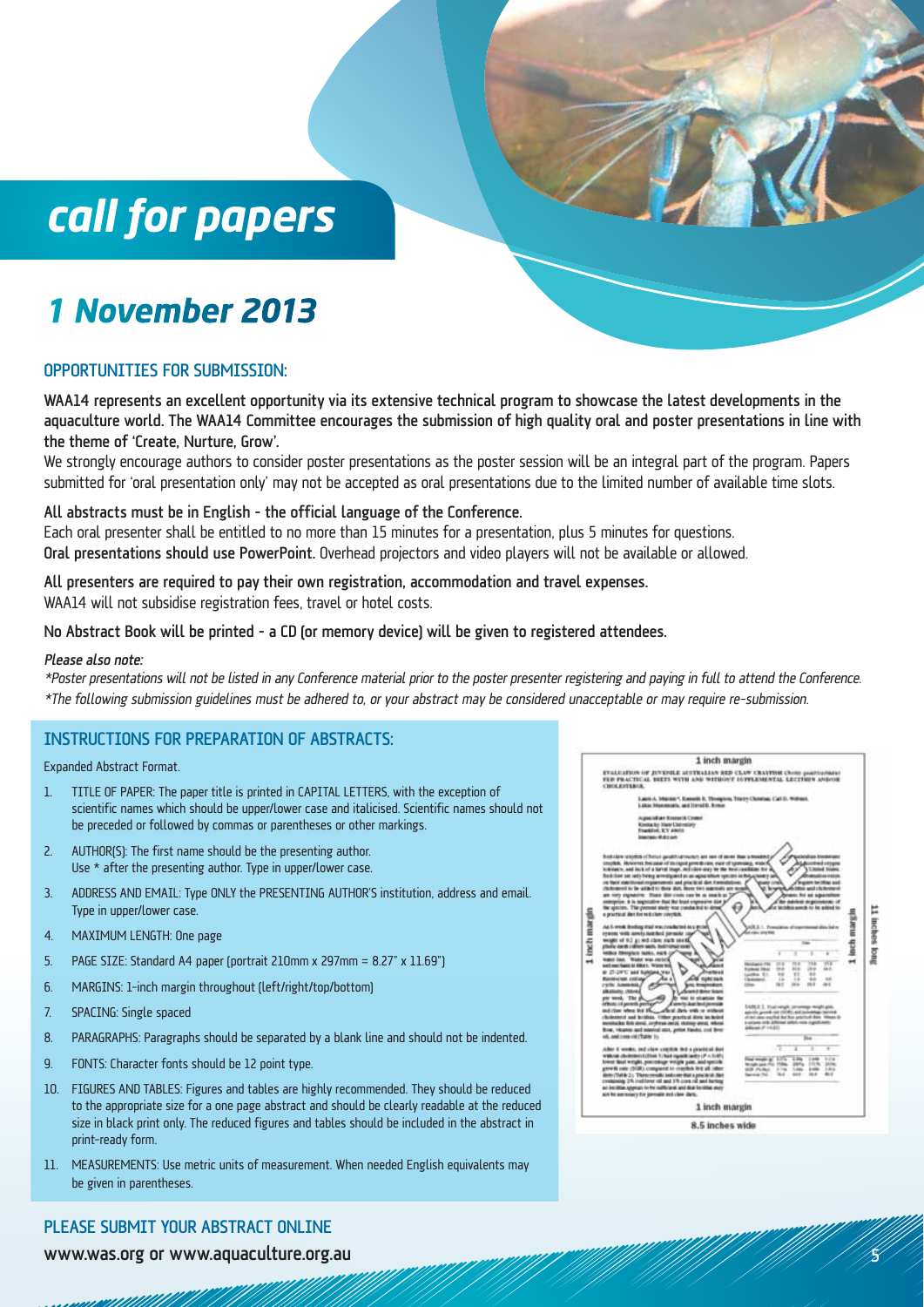# *registration inclusions*

Your full Conference registration includes:

- Admission to all Conference Sessions and the Trade Show
- • Conference Materials (please note, only pre-registered delegates are guaranteed materials)
- • Admission to the following networking/social events: Welcome to Adelaide Reception, Happy Hour & Poster Sessions, President's Reception, Goodbye Adelaide Function
- • Refreshment Breaks (morning & afternoon tea/coffee)

Student registration includes full Conference registration package plus the Student Reception. To qualify a current copy of student ID is essential at time of registration.

Farmer Pass and Trade Show Pass are available and are limited to Trade Show entry, Refreshment breaks (morning & afternoon tea/ coffee) and Farmers Day Session.

NOTE: Affordable lunches will be available on site but these are not part of any registration inclusion.

## *accommodation*

Please check the website **WWW.aquaculture.org.au** for details on hotels and how to make a reservation.

*important dates* Call for Papers | Deadline 1 November 2013 Early Bird | Register by 1 March 2014



#### CONFIRMATION AND ACKNOWLEDGEMENTS

Acknowledgments will be sent after each registration, booking, modification and/or cancellation. Review acknowledgments carefully for accuracy. The registration form serves as a tax invoice after payment has been made.

All registration fees are GST inclusive.

### Cancellations and Refunds

Cancellation must be made in writing to Conference Management. Cancellations will incur an administration fee of 20%. Cancellations made after 1 March 2014 will not be eligible for a refund, however registrations may be transferred.

#### **INSURANCE**

Delegates should ensure they have sufficient personal travel insurance. The Conference Committee will not accept liability for personal injury or loss or damage to property belonging to delegates during the Conference or any affiliated event.

### **DISCLAIMER**

Every effort has been made to present as accurately as possible all information contained in this brochure. The Conference Organisers, affiliated Association and the Conference Committee act only to procure and arrange these activities and do not accept responsibility for any act or omission on the part of the service providers. No liability is accepted for any inaccuracy or mis-description, nor for any delay or damage, including personal injury or death, howsoever caused resulting from arising out of reliance upon any general or specific information published in this brochure. In the event of unforeseen circumstances, the Committee reserves the right to change any or all of these details.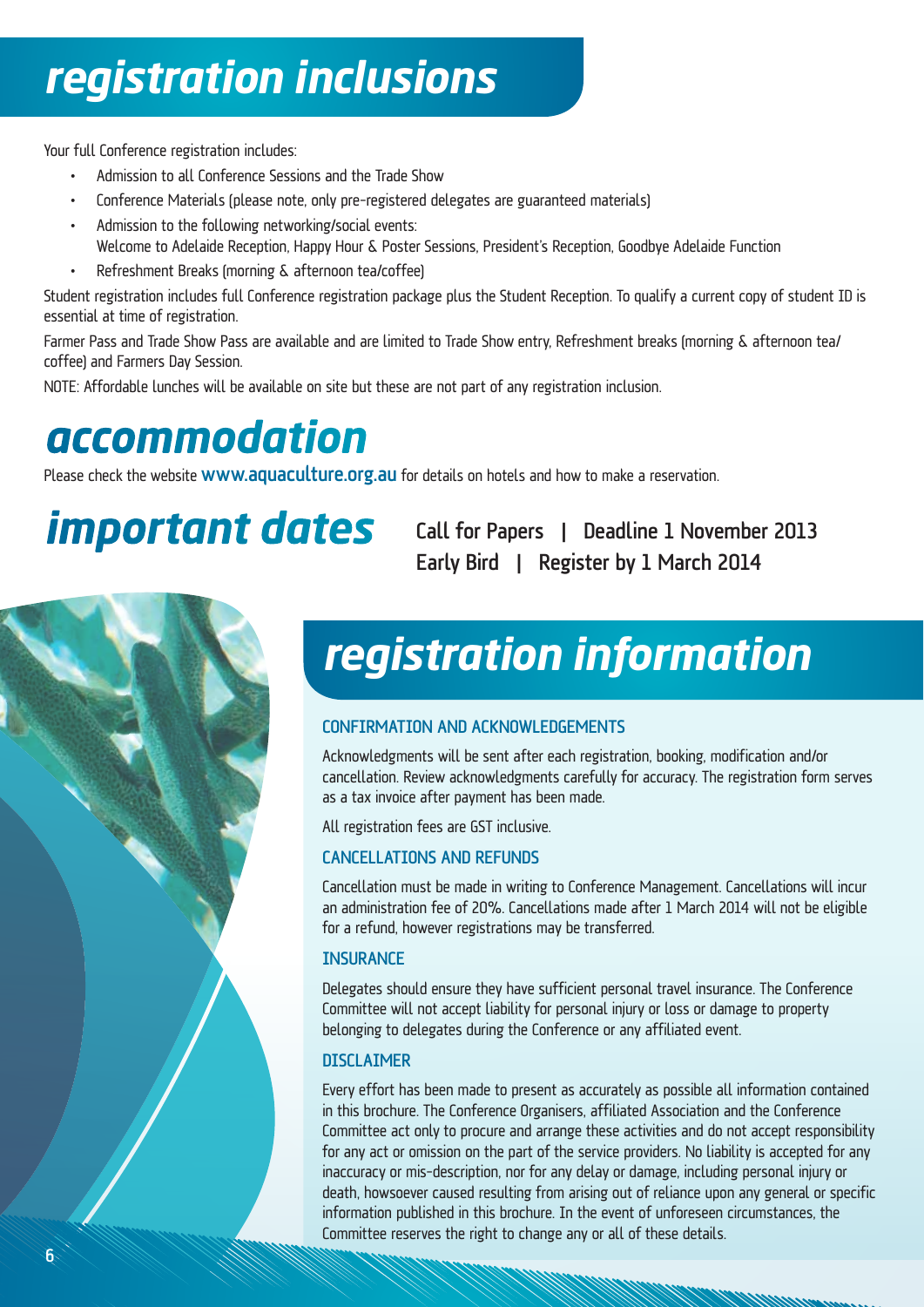#### Register Online:

#### www.was.org / www.aquaculture.org.au

This is the preferred method of registration to minimise delays in receipt of confirmation of registration.

or using this registration form

PLEASE PRINT CLEARLY OR TYPE ALL REQUESTED INFORMATION

#### 1. NAME BADGE INFORMATION: (As you want your name badge to read – no titles please)

|                                                                                                                                                                                                                                                                                | SURNAME <b>SURNAME</b>         |                                |                                   |                                                                |  |
|--------------------------------------------------------------------------------------------------------------------------------------------------------------------------------------------------------------------------------------------------------------------------------|--------------------------------|--------------------------------|-----------------------------------|----------------------------------------------------------------|--|
| COMPANY/INSTITUTION<br>(Limited to 40 letters & spaces)                                                                                                                                                                                                                        |                                |                                |                                   |                                                                |  |
|                                                                                                                                                                                                                                                                                |                                |                                |                                   |                                                                |  |
| 2. MAILING INFORMATION:                                                                                                                                                                                                                                                        |                                |                                |                                   |                                                                |  |
|                                                                                                                                                                                                                                                                                |                                |                                |                                   |                                                                |  |
|                                                                                                                                                                                                                                                                                |                                |                                |                                   |                                                                |  |
|                                                                                                                                                                                                                                                                                |                                |                                |                                   |                                                                |  |
|                                                                                                                                                                                                                                                                                |                                |                                |                                   |                                                                |  |
| 3. TYPE OF REGISTRATION                                                                                                                                                                                                                                                        |                                |                                |                                   |                                                                |  |
| <b>Prices AUD GST Inclusive</b>                                                                                                                                                                                                                                                | <b>Register by</b><br>1/3/2014 | <b>Register by</b><br>1/5/2014 | <b>Register after</b><br>1/5/2014 | <b>DIETARY REQUIREMENTS:</b><br>Please specify if you have any |  |
| ASSOCIATION MEMBER*                                                                                                                                                                                                                                                            | $\Box$ \$595                   | $\Box$ \$695                   | $\Box$ \$795                      | special dietary requirements                                   |  |
| STUDENT MEMBER*                                                                                                                                                                                                                                                                | $\Box$ \$325                   | $\Box$ \$325                   | $\Box$ \$395                      |                                                                |  |
| * To qualify for Association Member Rate you must complete the Association Membership section on the reverse of this page. N.B. Trade<br>Show entry, Welcome Drinks, Happy Hours/Poster Session and the President's Reception are included in the full Conference Registration |                                |                                |                                   |                                                                |  |
| NON-MEMBER                                                                                                                                                                                                                                                                     | $\Box$ \$690                   | $\Box$ \$790                   | $\Box$ \$890                      | IMPORTANT INFORMATION FOR<br>DELEGATES REGISTERING ONLINE:     |  |
| STUDENT NON-MEMBER                                                                                                                                                                                                                                                             | $\Box$ \$385                   | $\Box$ \$385                   | $\Box$ \$445                      |                                                                |  |
| EXHIBITOR UPGRADE PASS: (Exhibitors/Sponsors only)                                                                                                                                                                                                                             | $\Box$ \$395                   | $\Box$ \$395                   | $\Box$ \$395                      | For online registrations to be valid, they                     |  |

(includes full Conference package) \$395 \$395 \$395 (includes 3 days morning/afternoon teas and Trade Show Entry,  $\Box$  \$60  $\Box$  \$60  $\Box$  \$60 (includes 3 days morning/afternoon teas and Trade Show Entry,  $\Box$  \$60  $\Box$  \$60  $\Box$  \$60 require full credit card payment at the time of registering. Attempts to submit registrations online without payment will not

Registration Confirmation and Receipt will be emailed after processing.

GROUP BOOKINGS: Register & pay in full for 10 attendees from your organisation & receive another one for FREE!

#### 4. PAYMENT METHOD: Payment must be made at the time of registering

All fees must be paid to the order of NAC WAA14. (Cheques accepted in AUD only)

Cheque Number **Payable to:** NAC WAA14  $\square$  Visa  $\square$  MasterCard  $\square$  American Express  $\square$  Diners Card Number \_ \_ \_ \_ <sup>|</sup> \_ \_ \_ \_ <sup>|</sup> \_ \_ \_ \_ <sup>|</sup> \_ \_ \_ \_ Expiry Date  $\Box$   $\Box$   $\Box$  CCV Number  $\Box$   $\Box$ Date Amount \$ Cardholder's Name (please print) Cardholder's Signature

To arrange payment by Electronic Funds Transfer, please contact the Conference Office for details.<br>PRIVACY NOTIFICATION ABN 96 912 231 582

The National Aquaculture Council (NAC) respects the privacy of individuals & acknowledges that the information that you provide on the form is 'personal information' as defined by the Privacy Amendment (Privacy Sector) Act information is being collected for the purposes of processing. The intended recipients of the information are the NAC & service providers engaged by NAC from time to time. The provision of this information is voluntary, bu the NAC may be unable to process your registration. The NAC will not otherwise, without your consent, use or disclose your personal information for any purpose unless it would reasonably be expected that such purpose is pe or required by law. The NAC, and its Conference Office intend to make your name, practice/employer & contact details available to other conference registrants & exhibitors.

 *registration form*

National Aquaculture Council ABN 96 912 231 582

TAX INVOICE

International Registrations/Information Conference Manager: John Cooksey PO Box 2302 Valley Center, CA 92082 USA Email: worldaqua@aol.com Web: www.was.org Australian Registrations/Information Contact – Sarah-Jane Day PO Box 370, Nelson Bay, NSW 2315 Australia Web: www.aquaculture.org.au Ph: +61 437 152 234 International Sponsorship & Trade Show Info Contact – Mario Stael Email: mario@marevent.com Ph: +32 9233 4912 Australian Sponsorship, Communication & Tours/Events Coordinator Ph: +61 419 528 733 be acknowledged.

 $\Box$  Please tick here if you do not want your details provided to other Conference delegates & exhibitors.

*side 1*

 $\cancel{\mathbf{X}}$ 

FARMER PASS

Farmers Day Session)

TRADE SHOW PASS

Farmers Day Session)